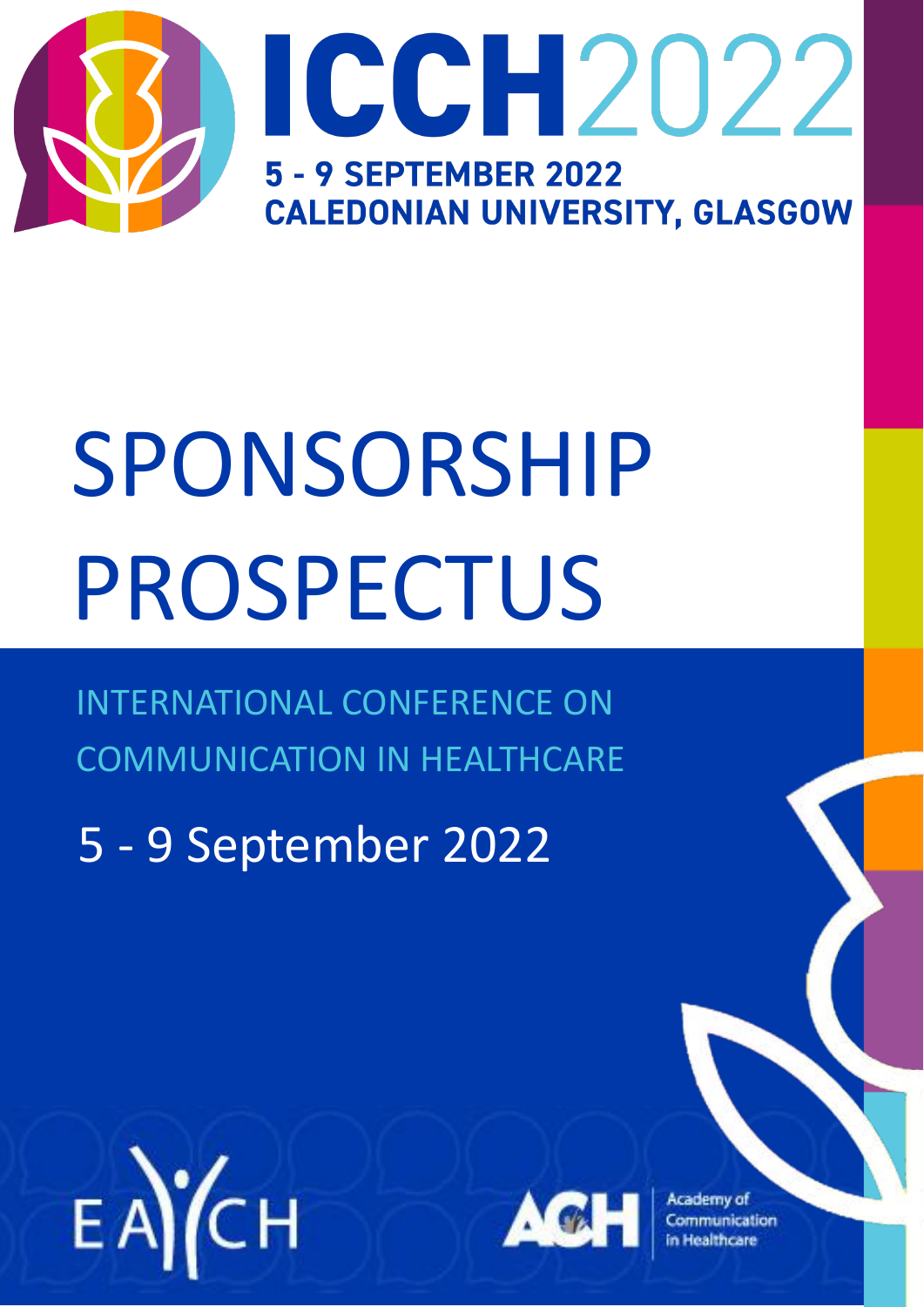#### **ICCH brings together professionals from around the globe who are committed to enhancing patient experience through improved health-related communication.**

The current COVID-19 pandemic has notably been affecting healthcare systems and communication. Now, more than ever, sharing new methods, strategies and areas of research has vital importance.

The event embraces the training, research and policy-making components of communication in healthcare through a diverse range of plenary sessions, oral presentations, workshops, posters and symposia. The format is designed to create a setting that not only champions scholarship, but also fosters interaction and encourages exchange among all participants. Content will relate to all healthcare professions, creating a diverse and inclusive programme.

It provides a unique opportunity for the international and interactive exchange of ideas and products of education, research and policy activities across individuals and institutions.

#### **About EACH**

EACH: International Association for Communication in Healthcare is a not-for-profit global organisation whose mission is to promote **healthcare communication** between patients, relatives and healthcare practitioners that is **effective, patient-centred and evidence-based. EACH presents ICCH 2020 in partnership with the US-based organisation ACH**: Academy on Communication in Healthcare and is open to both members and non-members. To find out more about us please visit <https://each.international>



*To reserve a package please contact Holly Lewis [holly@each.international](mailto:holly@each.international) or* +44 (0)1722 430761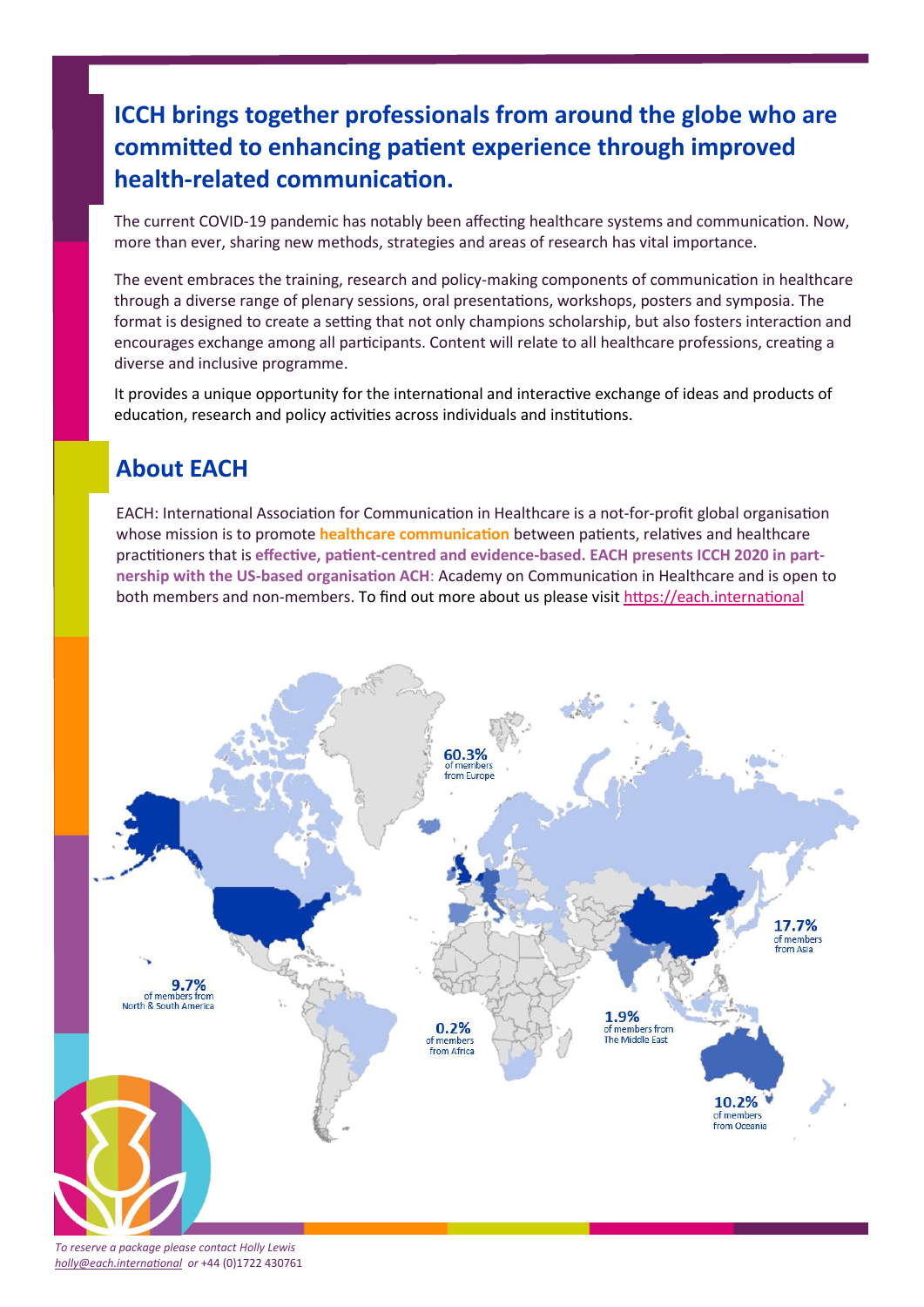#### **Benefits Overview**

|                                                                              | Gold      | Silver    | <b>Bronze</b> |
|------------------------------------------------------------------------------|-----------|-----------|---------------|
| <b>COST</b>                                                                  | £2,500    | £1,500    | £750          |
| <b>Before the Event</b>                                                      |           |           |               |
| Company logo and link to your website from the ICCH sponsor<br>web page      |           |           |               |
| Logo included on the online delegate booking facility                        | Ο         |           |               |
| Logo included in pre-event marketing materials                               | Δ         |           |               |
| <b>During the Event</b>                                                      |           |           |               |
| Table-top exhibition stand at the conference                                 |           |           |               |
| Logo in sponsor loop during walk in/out at all sessions                      |           |           |               |
| Logo included in the conference app                                          | Δ         |           |               |
| Advertisement in the conference programme and logo in the<br>sponsor section | Full page | Half page | Logo          |
| Logo on the front cover of the conference programme                          |           |           |               |
| 1 complimentary conference registration including the<br>conference dinner   | ●         |           |               |
| Opportunity to provide a branded item                                        | $\bullet$ |           |               |
| Official thanks at the opening plenary session                               |           |           |               |

**Please note:** The number of sponsorship packages available for both commercial and non-commercial companies are limited.



*To reserve a package please contact Holly Lewis [holly@each.international](mailto:holly@each.international) or* +44 (0)1722 430761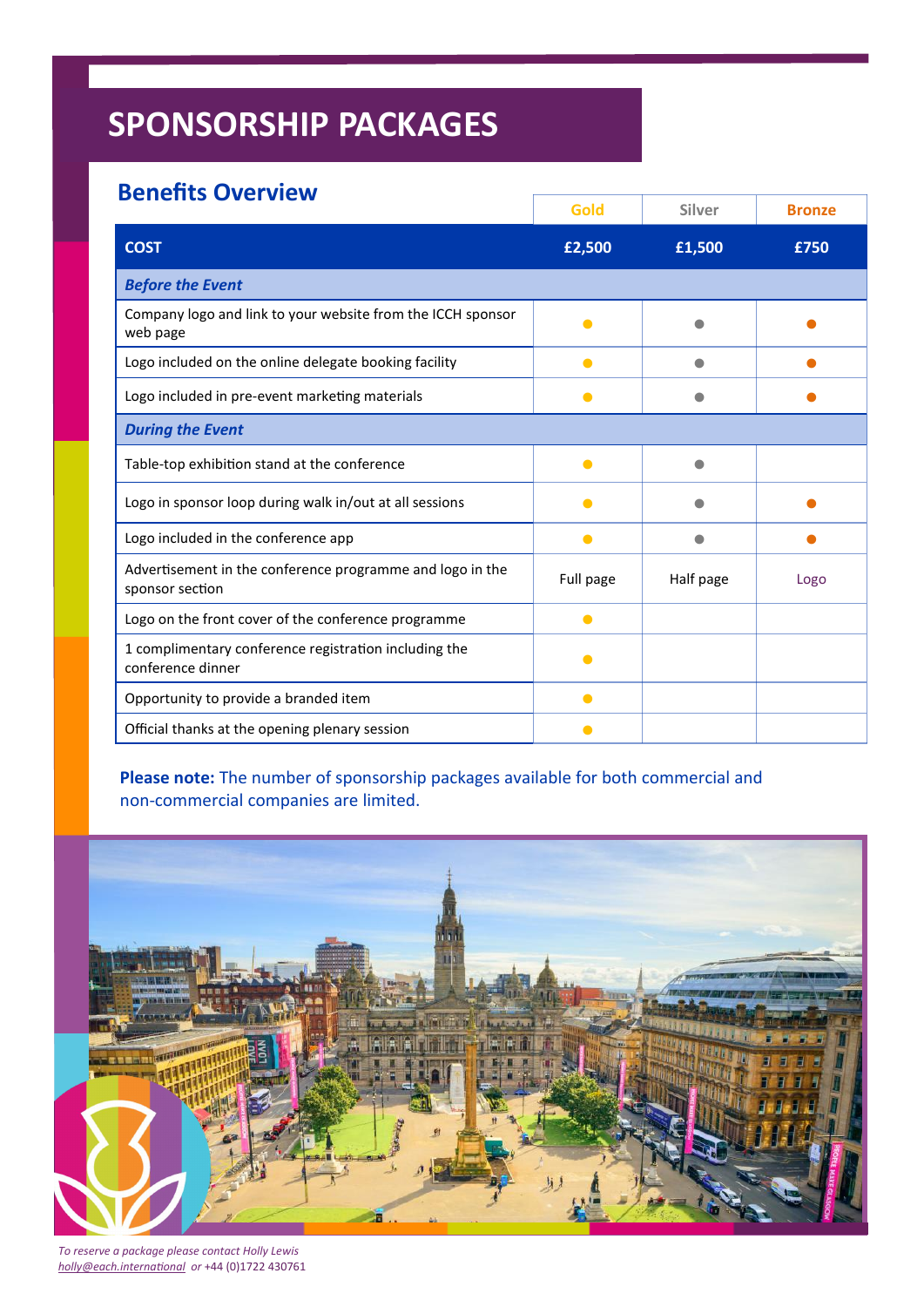

## **Gold Sponsorship @ £2,500** Brand exposure, attendance & exhibition networking opportunity

The Headline Package is designed to give high visibility and significant brand profile throughout the conference and in pre-event marketing materials.

#### **Before the Event**

- Company logo, profile and link to your website from the EACH conference web pages
- $\mathbb{C}$  Your logo included on the online delegate booking facility
- Your logo included in pre-event marketing materials

## **During the Event**

- 1 complimentary conference registration including the conference dinner
- **C** Opportunity to provide a branded item at your own cost (e.g delegate bags, water bottles, umbrellas, pens etc.) *– items will be allocated on a first come, first served basis.*
- $\bullet$  Table-top exhibition stand throughout the conference
- Official thanks at the opening plenary session
- $\heartsuit$  Full-page advertisement in the conference programme in prime position
- **E** Logo on the front cover of the conference programme
- $\mathbb{C}$  Logo in the sponsor section of the conference programme
- $\heartsuit$  Logo in sponsor loop during walk in/out at all sessions
- **B** Logo included in the conference app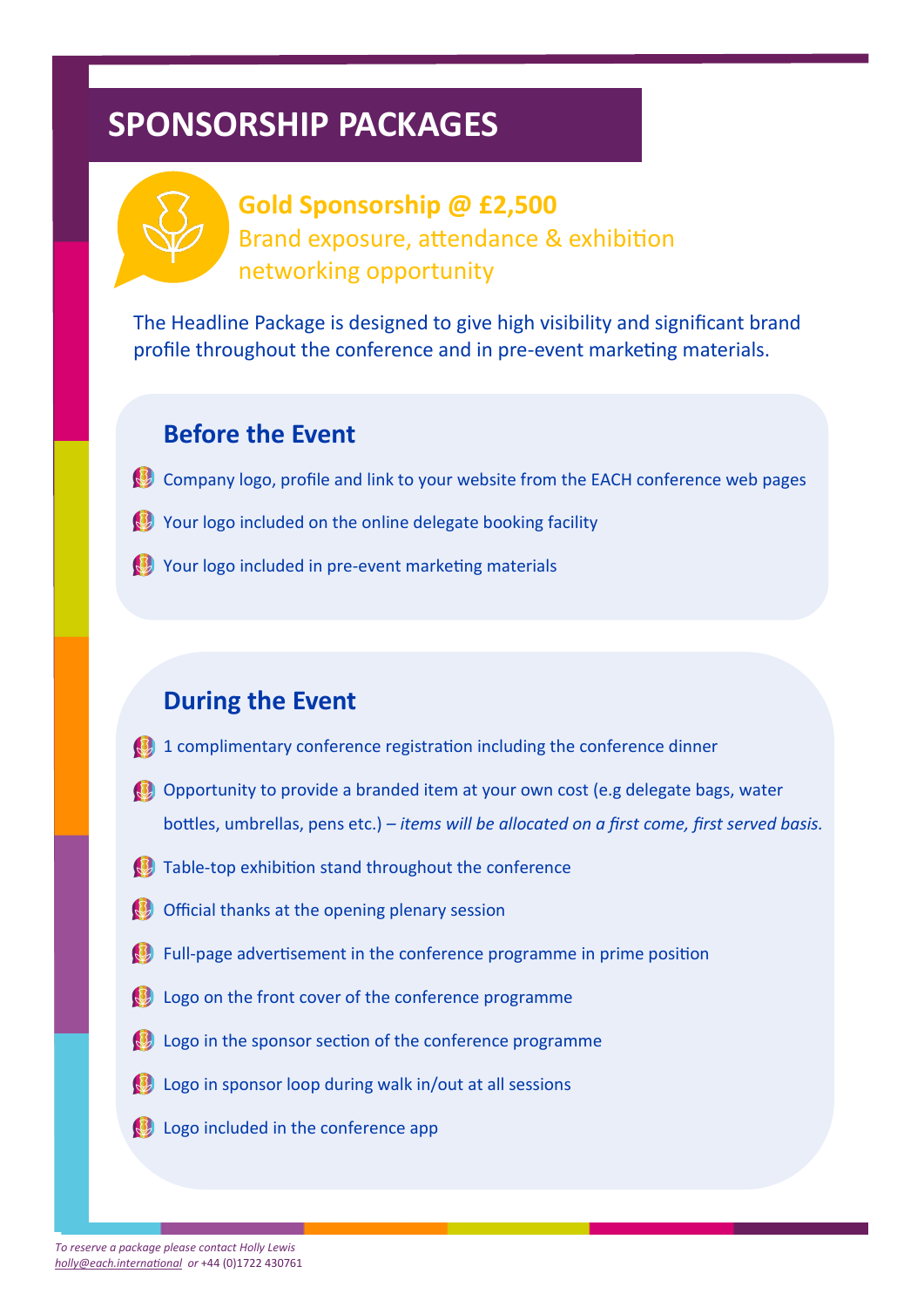

**Silver Sponsorship @ £1,500** Brand exposure and exhibition networking opportunity

This package is designed to give good brand profile throughout the conference and in pre-event marketing materials.

#### **Before the Event**

- $\heartsuit$  Company logo and link to your website from the EACH conference web pages
- Your logo included on the online delegate booking facility
- Your logo included in pre-event marketing materials

#### **During the Event**

- $\bullet$  Table-top exhibition stand throughout the conference
- Half-page advertisement in the conference programme  $\mathbf{B}$
- Logo in the sponsor section of the conference programme
- $\mathbb{R}$  Logo in sponsor loop during walk in/out at all sessions
- **Logo included in the conference app**



*To reserve a package please contact Holly Lewis [holly@each.international](mailto:holly@each.international) or* +44 (0)1722 430761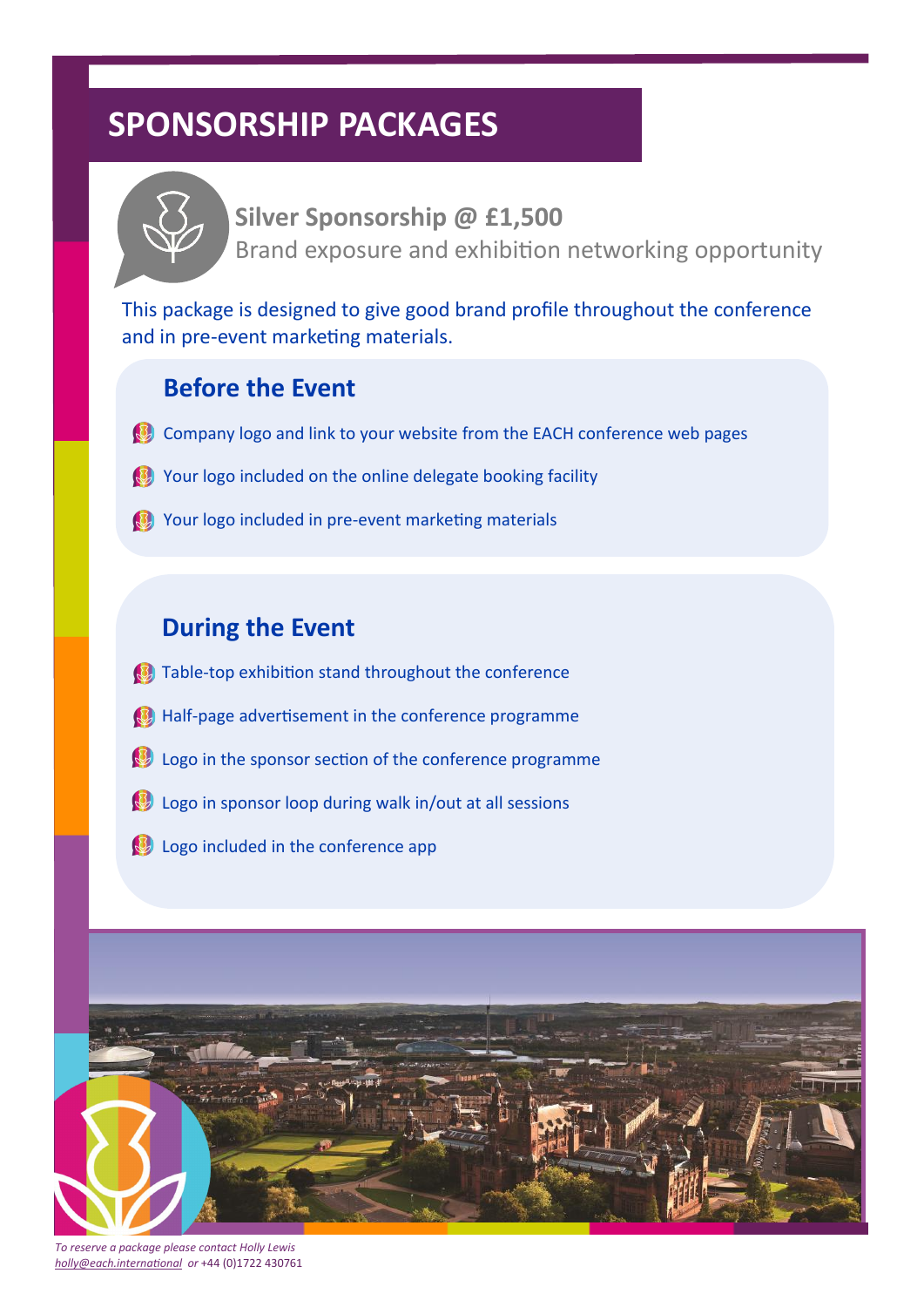

**Bronze Sponsorship @ £750** Brand exposure and advertising

This package is designed to give brand profile before and during the conference.

#### **Before the Event**

- Company logo and link to your website from the EACH conference web pages
- Your logo included on the online delegate booking facility
- Your logo included in pre-event marketing materials

## **During the Event**

- **B** Logo in the sponsor section of the conference programme
- **B** Logo in sponsor loop during walk in/out at all sessions
- **B** Logo included in the conference app